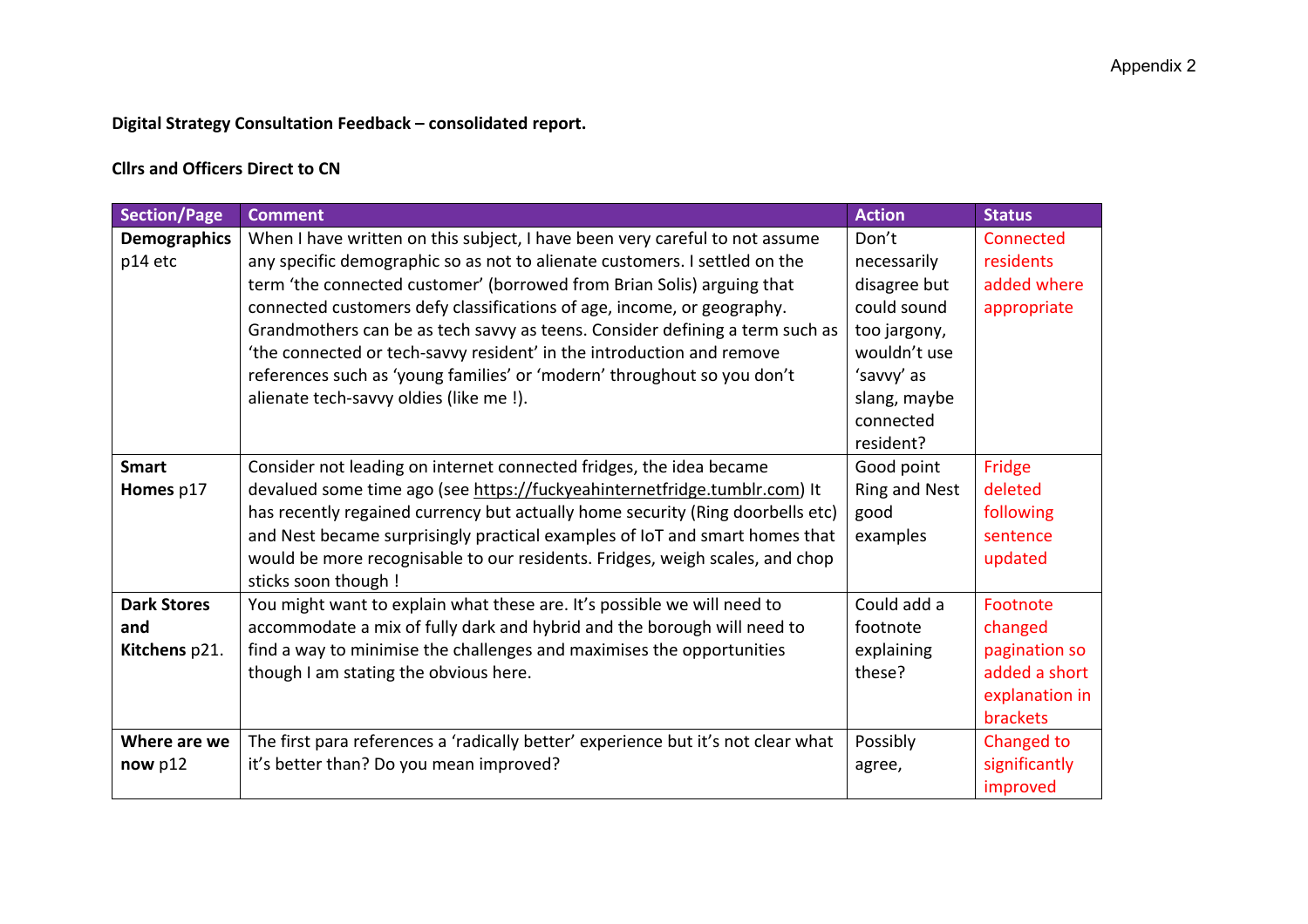|                             |                                                                                                                                                                                                                                                                                                                                                                                                                                                                                                                                                                                                                                                                                                                                                                                                                                                                                                                                                                                                                                                                                            | improved is<br>ok?                                                                                 |                                                                                                                                  |
|-----------------------------|--------------------------------------------------------------------------------------------------------------------------------------------------------------------------------------------------------------------------------------------------------------------------------------------------------------------------------------------------------------------------------------------------------------------------------------------------------------------------------------------------------------------------------------------------------------------------------------------------------------------------------------------------------------------------------------------------------------------------------------------------------------------------------------------------------------------------------------------------------------------------------------------------------------------------------------------------------------------------------------------------------------------------------------------------------------------------------------------|----------------------------------------------------------------------------------------------------|----------------------------------------------------------------------------------------------------------------------------------|
| Where are we<br>now $p12$ . | Generally, it might be worth explaining what is meant by 'better' experiences<br>as it relates to online versus in-person services. Working with businesses like<br>Sky, their ambitions relating to providing a better experience are about<br>moving low-value (to the customer) high-cost (to the business) interactions<br>online because their customers prefer it. Customers (and I suspect residents)<br>want to do things themselves when it is easy, efficient, and always available.<br>Of course, in the private sector, customers don't care about cost to the<br>business in the way that residents care about costs/value for money. Also, I<br>often have to remind private sector businesses that when it comes to digital,<br>they are not competing in their sector anymore. Amazon, Uber, Airbnb et al<br>set all our expectations for digital now. Likewise, the borough is no longer<br>responding to expectations set in the public sector, the borough digital<br>experience is being compared to what ever else is available to our residents<br>on their devices. | Maybe, not<br>sure this is<br>implied and<br>understood,<br>need to<br>discuss?                    | Added in a<br>short<br>reference to<br>commercial<br>digital<br>interaction<br>and how<br><b>Council needs</b><br>to be as good. |
| General                     | Finally, we need to include a reference to agile approaches. The public sector<br>is much more regulated and, quite rightly, is very structured but digital<br>projects tend to be agile and iterative. If nothing else, this will be seen in<br>delivery to our residents. Digital projects may be trialled, withdrawn, partially<br>delivered and iterated, none of which is failure as it might have been seen in<br>traditional IT (or engineering) projects.                                                                                                                                                                                                                                                                                                                                                                                                                                                                                                                                                                                                                          | Could be too<br>jargony,<br>would average<br><b>WBC</b> resident<br>understand<br>what 'agile' is? | As agreed<br>have left this.                                                                                                     |
| Where are we<br>now         | we need to advertise a lot more of the stuff we are already providing.<br>We are already Digital First in a number of service areas with customer<br>directed to our website for all communications apart from the most<br>vulnerable who get One to One help in completing on-line forms, etc<br>On the Council's current website we already provide a Customer Self Service<br>portal:                                                                                                                                                                                                                                                                                                                                                                                                                                                                                                                                                                                                                                                                                                   | I think we<br>make enough<br>references to<br>the current<br>website, we<br>could add in<br>some   | Added a little<br>extra<br>narrative on<br>P13 but only<br>just a nudge.                                                         |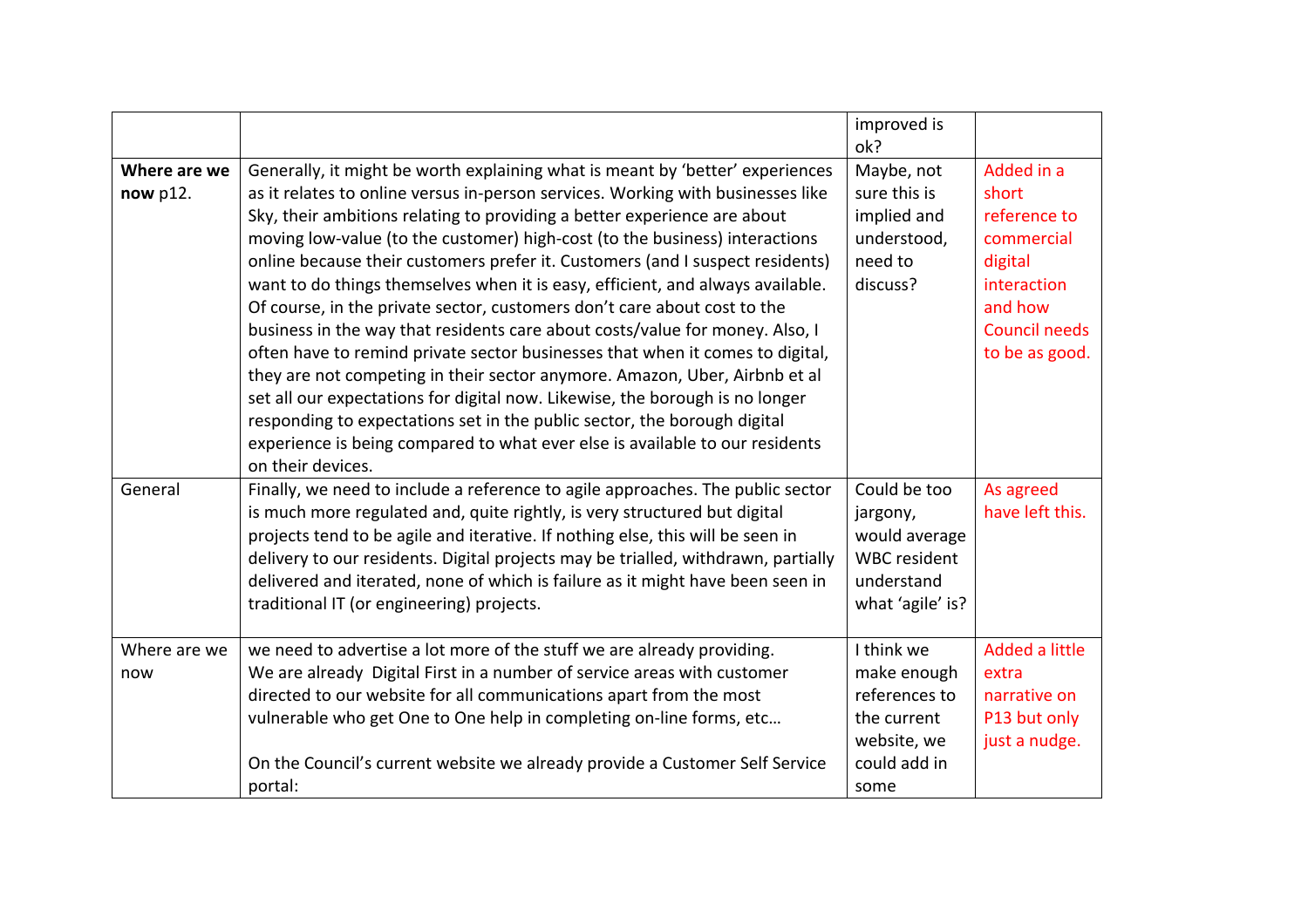| https://selfservice.woking.gov.uk/publicaccesslive/selfservice/dashboard.htm   | narrative as   |                 |
|--------------------------------------------------------------------------------|----------------|-----------------|
| This allows residents & Businesses to have on-line access to their Council Tax | this (what     |                 |
| account, Housing Benefit/Council Tax Support claim, Business Rates account,    | David says) is |                 |
| Council House Rent account, Bid of Properties on the Housing list and certain  | the current    |                 |
| other Council Services.                                                        | baseline?      |                 |
|                                                                                |                |                 |
| Via the on-line Council Tax account, Housing Benefit/Council Tax Support       |                |                 |
| claim, Business Rates account - customers can sign up for e-billing and e-     |                |                 |
| notifications so that paper correspondence in no longer used.                  |                |                 |
|                                                                                |                |                 |
| On the Council website "Home" page on the right hand side there is links to :  |                |                 |
| Pay for it, Apply for it, Report It                                            |                |                 |
| The "Pay for it" link allows customers to pay on-line, set up Direct Debits,   |                |                 |
|                                                                                |                |                 |
| bank transfers, etc for Council service.                                       |                |                 |
| The "Apply for it" link takes customers to numbers of service areas on-line    |                |                 |
| forms but includes a library of Council Tax, Housing Benefit/Council Tax       |                |                 |
| Support & Business Rates on-line forms which all customer are already          |                |                 |
|                                                                                |                |                 |
| directed to in relation to these services for new or changes of circumstances. |                |                 |
| These cover every type of circumstance a customer would need to report or      |                |                 |
| apply for. We haven't provided paper forms now for years. There is also an     |                |                 |
| on-line Benefit calculator to allow customers to check if they qualify before  |                |                 |
| applying.                                                                      |                |                 |
|                                                                                |                |                 |
| The " Report it" link takes customers to a variety of issues that can be       |                |                 |
| reported on-line from Missed bins to Highway problems.                         |                |                 |
|                                                                                |                |                 |
| Thanks for forwarding. No further comments from me other than you might        | Picked up in   | <b>Added to</b> |
| like to cite the Government's Net Zero Strategy which was published on 19      | residents      | appendix A      |
| October and references how digitalisation can help towards achieving climate   |                |                 |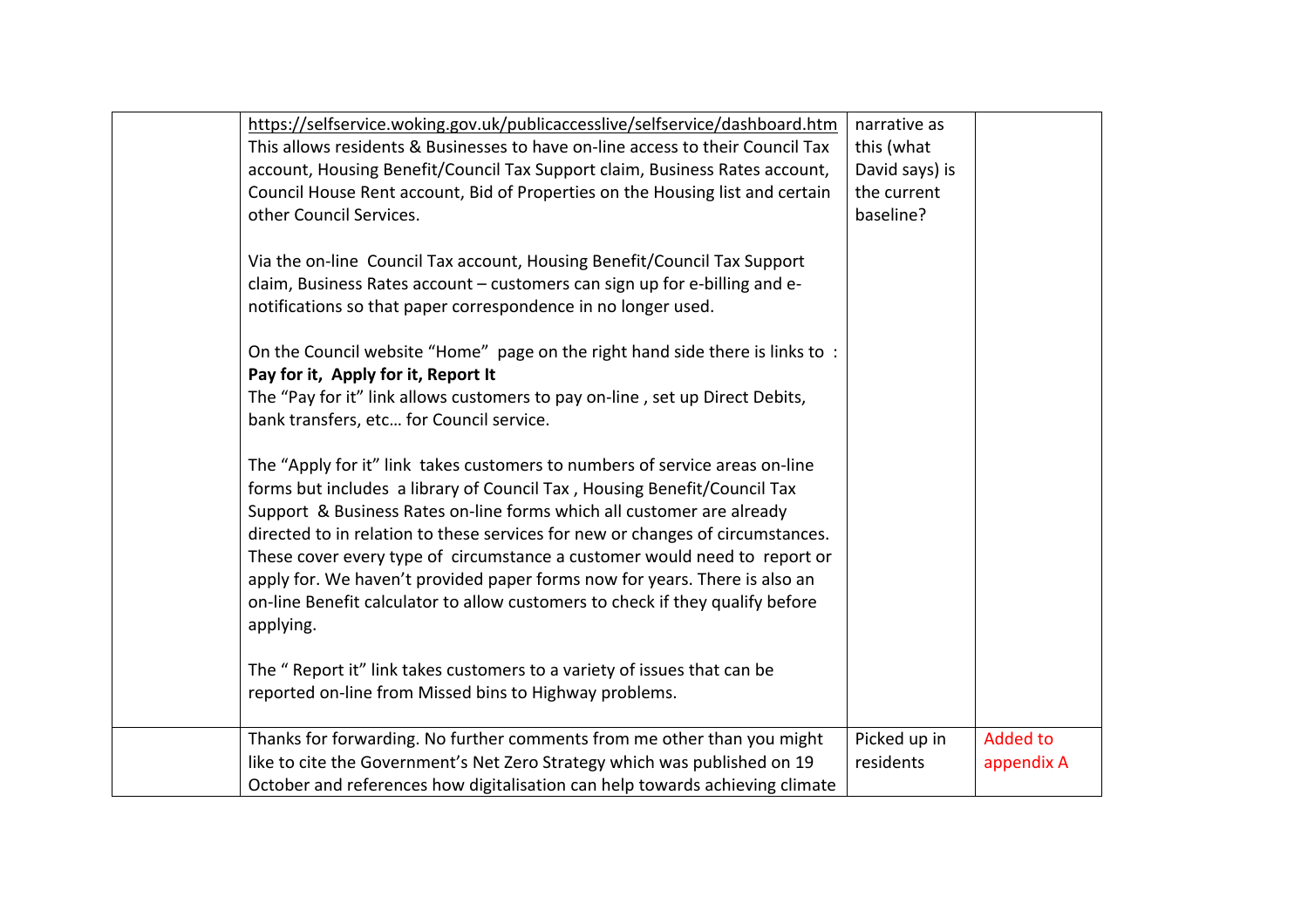| / environment goals. Available here: Net Zero Strategy: Build Back Greener -<br>October 2021 (publishing.service.gov.uk)                                                                                                                                                                                                                                                                                                                                                                                                                                                                                                                                                           | comments as<br>well                            |                                                    |
|------------------------------------------------------------------------------------------------------------------------------------------------------------------------------------------------------------------------------------------------------------------------------------------------------------------------------------------------------------------------------------------------------------------------------------------------------------------------------------------------------------------------------------------------------------------------------------------------------------------------------------------------------------------------------------|------------------------------------------------|----------------------------------------------------|
| Thanks for this consultation. We have taken a quick look and have no<br>substantive comments to feedback, noting the document is more high level<br>and aspirational than when we commented previously.                                                                                                                                                                                                                                                                                                                                                                                                                                                                            | Nothing that<br>can't be<br>amended in<br>copy | P9 done                                            |
| I noted the following minor points as I read through:<br>P9 - it may be clearer to reorder the wording under the Planet<br>Woking logo to:<br>o Planet Woking<br>o Climate Change Strategy<br>o Woking 2050<br>o Natural Woking<br>P13 – is 'report a pothole' a good example as we're not the highway<br>authority. Perhaps 'report a problem in one of our parks'. (The street<br>lamp example on p14 works as SCC already has such an online map<br>and Michelle is working on similar for WBC's managed lights).<br>P20 - you could hyperlink to a copy of the Economic Development<br>Action Plan mentioned. Also the same for the other strategies<br>referenced earlier on. |                                                | P <sub>20</sub> is a<br>hyperlink.                 |
| I'm copying this message to Lara to see specifically p22 Climate & the<br>environment and p45 for info (and any comments you may have Lara).                                                                                                                                                                                                                                                                                                                                                                                                                                                                                                                                       |                                                |                                                    |
| Is an action plan intended to guide delivery of this Strategy? I'd be interested<br>for relevant members of our team to input into this if so.                                                                                                                                                                                                                                                                                                                                                                                                                                                                                                                                     |                                                |                                                    |
| On page 20 of the Digital Strategy I sent round, Cllr Davis would like you to<br>check this statement I have made: Air quality monitoring of nitrous oxide and<br>particulate levels to inform residents of danger zones.                                                                                                                                                                                                                                                                                                                                                                                                                                                          | Thoughts on<br>this?                           | Added this as<br>a precursor to<br>the whole list. |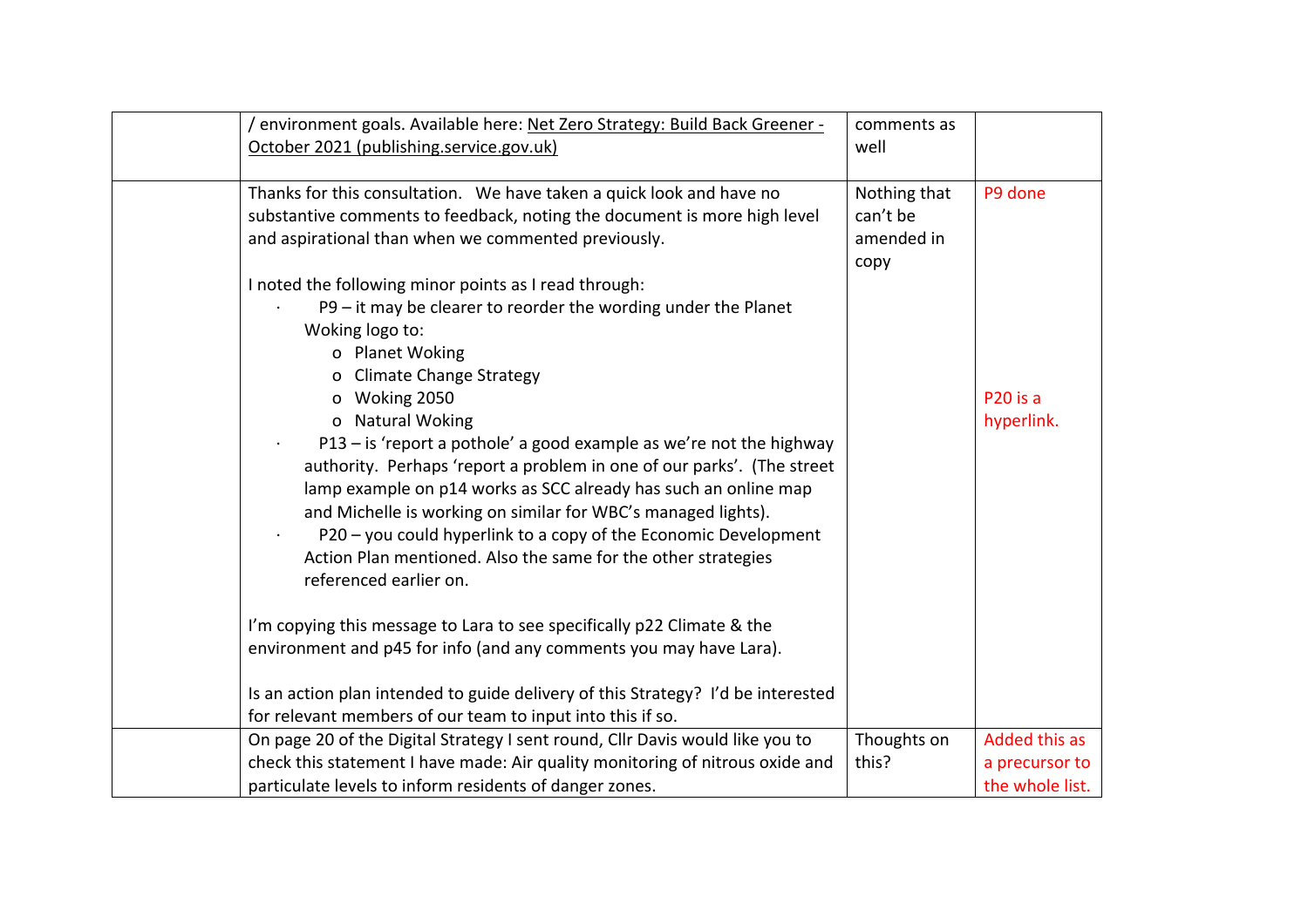| Should we say more on air quality monitoring or is that OK as is?<br>My understanding is that the technology is not yet quite there to use a sensor<br>to reliably inform on air quality pollution levels. Sensors exist, but reports say<br>they can't detect low levels of pollutants and results have been effected by<br>weather conditions $etc - so$ it is not something I'd want to promise now.<br>I think best to remove, or caveat with, 'as technology progresses we could'<br>Thanks, |  |  |
|---------------------------------------------------------------------------------------------------------------------------------------------------------------------------------------------------------------------------------------------------------------------------------------------------------------------------------------------------------------------------------------------------------------------------------------------------------------------------------------------------|--|--|
|---------------------------------------------------------------------------------------------------------------------------------------------------------------------------------------------------------------------------------------------------------------------------------------------------------------------------------------------------------------------------------------------------------------------------------------------------------------------------------------------------|--|--|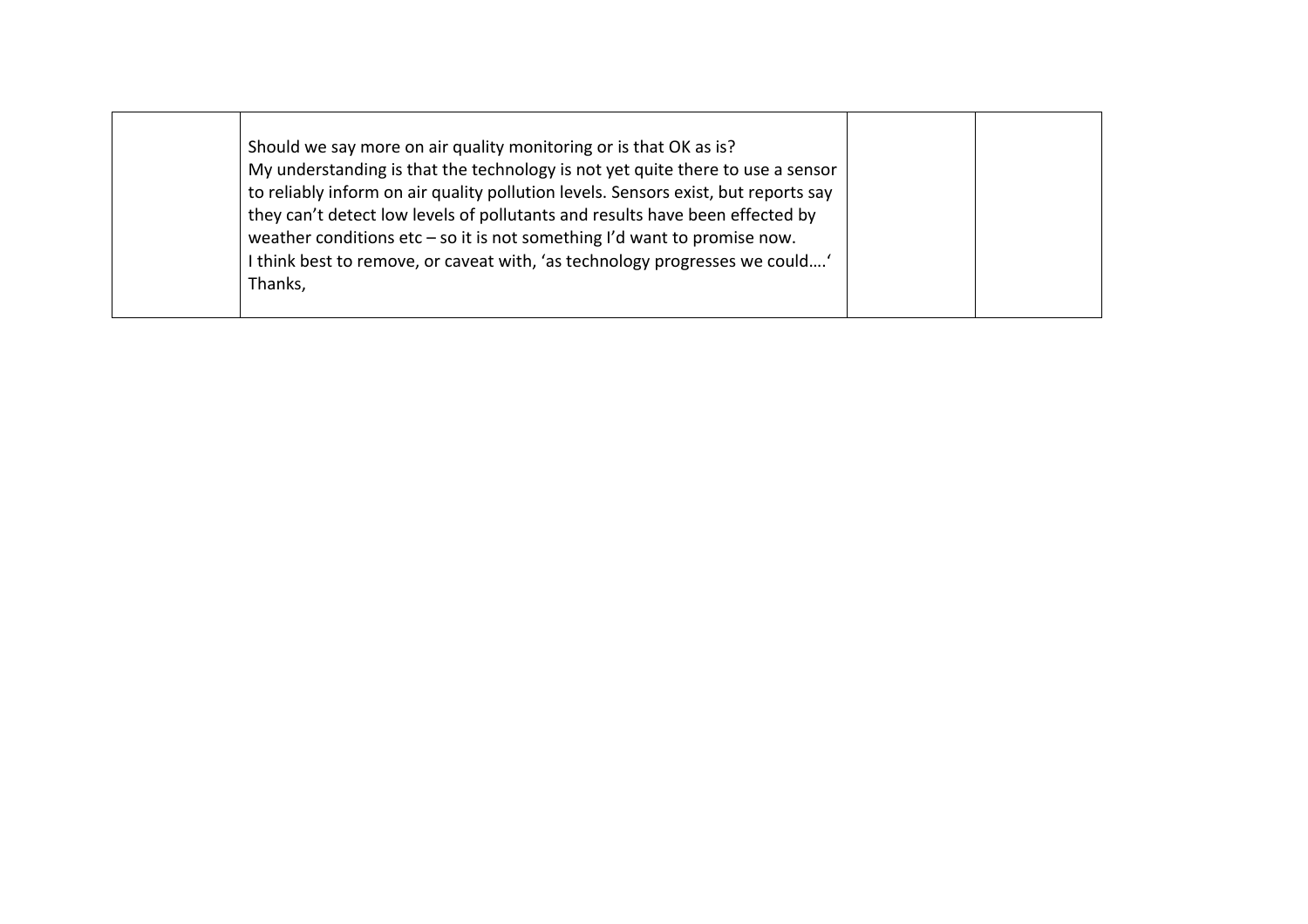## **From the Community Forum -** All Anonymous Users

| <b>Section/Page</b> | <b>Comment</b>                                                       | <b>Action</b>             | <b>Status</b>           |
|---------------------|----------------------------------------------------------------------|---------------------------|-------------------------|
| Is there            | These are words - you haven't said how you'll do this? The idea that | Strategy is not an action | <b>Noted</b>            |
| anything you        | you'll help people is positive - everyone needs help. Connecting     | plan.                     |                         |
| feel we have        | people looking for work with those offering it could be one example  |                           |                         |
| missed as part      | of that.                                                             |                           |                         |
| of our              | Environmental angle can be smart too                                 | Good point maybe to pick  | Covered in P22          |
| proposals in        |                                                                      | up in relation to COP26   | <b>Smart Place have</b> |
| Theme 1?            |                                                                      | legacy etc?               | added 'sustainable      |
|                     |                                                                      |                           | Borough' to the         |
|                     |                                                                      |                           | wording.                |
|                     | You could be helping not only residents but voluntary groups to      | Very specific, request    | Added in 'wider         |
|                     | make the most of digital technology. This seems to be missing from   | could be encompassed in   | community'              |
|                     | your strategy. Many of Woking's voluntary groups are not making      | references to 'the wider  |                         |
|                     | the most of digital opportunities at all, and some needed to close   | community'.               |                         |
|                     | down operations during lockdown purely because they could not        |                           |                         |
|                     | manage their operations digitally (eg traditional good neighbour     |                           |                         |
|                     | schemes such as Knaphill Care and Horsell Care). What help and       |                           |                         |
|                     | support can you give them as they are important to Woking's          |                           |                         |
|                     | communities? (Horsell Care is now digital as I helped them set this  |                           |                         |
|                     | up, but can we look at expanding the approaches of Horsell           |                           |                         |
|                     | Prepared (my group) and Woking Mutual Aid (Sonal Sher's group) to    |                           |                         |
|                     | other voluntary organisations just like Horsell Care are doing?      |                           |                         |
|                     | Having many voluntary groups using the same digital approach         |                           |                         |
|                     | would pay dividends and allow them to support each other.            |                           |                         |
|                     | it's too broad to be able to pick out any issues i.e. enrich lives   |                           | <b>Noted</b>            |
|                     | covers nearly everything so needs clarity on what.                   |                           |                         |
|                     | As both a resident but also the CEO of a business I would hope to    | There are lots?           | <b>Business is</b>      |
|                     | see some reference to helping business                               |                           | mentioned on            |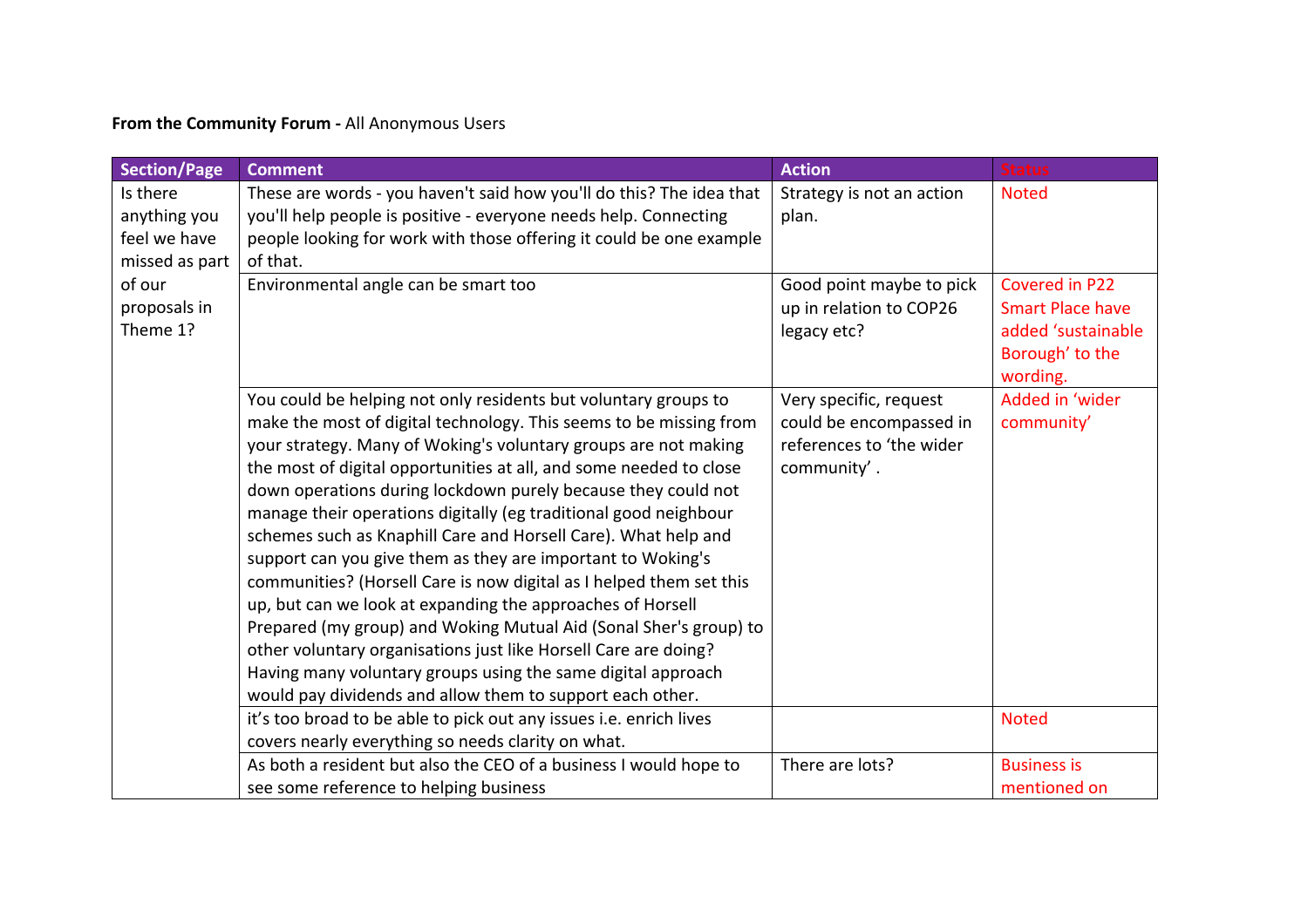|                                                                                                                                                                                                                                                                                                                                                                                                                                                                                                                                                                                                                                                                   |                                                   | numerous                                                                                                  |
|-------------------------------------------------------------------------------------------------------------------------------------------------------------------------------------------------------------------------------------------------------------------------------------------------------------------------------------------------------------------------------------------------------------------------------------------------------------------------------------------------------------------------------------------------------------------------------------------------------------------------------------------------------------------|---------------------------------------------------|-----------------------------------------------------------------------------------------------------------|
|                                                                                                                                                                                                                                                                                                                                                                                                                                                                                                                                                                                                                                                                   |                                                   | occasions                                                                                                 |
| Improving Living Standard. In Smart Cities people, and the non-<br>digital infrastructure and facilities, are, as if not, more important to<br>digital effectiveness than technology itself: the strategy forgets that                                                                                                                                                                                                                                                                                                                                                                                                                                            |                                                   |                                                                                                           |
| and places people as passive recipients of and servants to<br>technology.                                                                                                                                                                                                                                                                                                                                                                                                                                                                                                                                                                                         |                                                   |                                                                                                           |
| My experience in working with Woking planners is that they lack<br>the ability to execute on this and I have no confidence that they<br>know how to execute                                                                                                                                                                                                                                                                                                                                                                                                                                                                                                       |                                                   |                                                                                                           |
| You mention a community app. To get the widest engagement<br>across the borough you would be better served building this<br>functionality into a new website, hiring a large social media team<br>and going to where people already are and helping them there<br>instead. People are already engaged all over the internet, reaching<br>out to them proactively will grant far more success than building an<br>app, hiding it away amongst the millions of other apps in the App<br>Store and telling people they should go and download it if they<br>want to participate. Help them to participate where they are<br>already engaged on the internet instead. |                                                   | <b>Have replaced App</b><br>with Platform<br>where possible<br>some change to<br>narrative was<br>needed. |
| This only works if your residents are capable of using digital<br>platforms                                                                                                                                                                                                                                                                                                                                                                                                                                                                                                                                                                                       | Agreed but we say about<br>raising digital skills | Mentioned a lot<br>under skills, have<br>added some extra<br>narrative                                    |
| A Woking Digital Cloud A digital payment for local economy to<br>promote and working with local businesses                                                                                                                                                                                                                                                                                                                                                                                                                                                                                                                                                        |                                                   | included                                                                                                  |
| Ensure there is easy and free access to the digital world for<br>everyone.                                                                                                                                                                                                                                                                                                                                                                                                                                                                                                                                                                                        |                                                   |                                                                                                           |
| Fails to take into account the difficulties that the elderly may have                                                                                                                                                                                                                                                                                                                                                                                                                                                                                                                                                                                             | I think this was picked up                        | <b>Mentioned</b> in                                                                                       |
| in engaging with IT. e.g. weak short term memory, poor sight, poor                                                                                                                                                                                                                                                                                                                                                                                                                                                                                                                                                                                                | in access for all but maybe                       | theme 1 measures                                                                                          |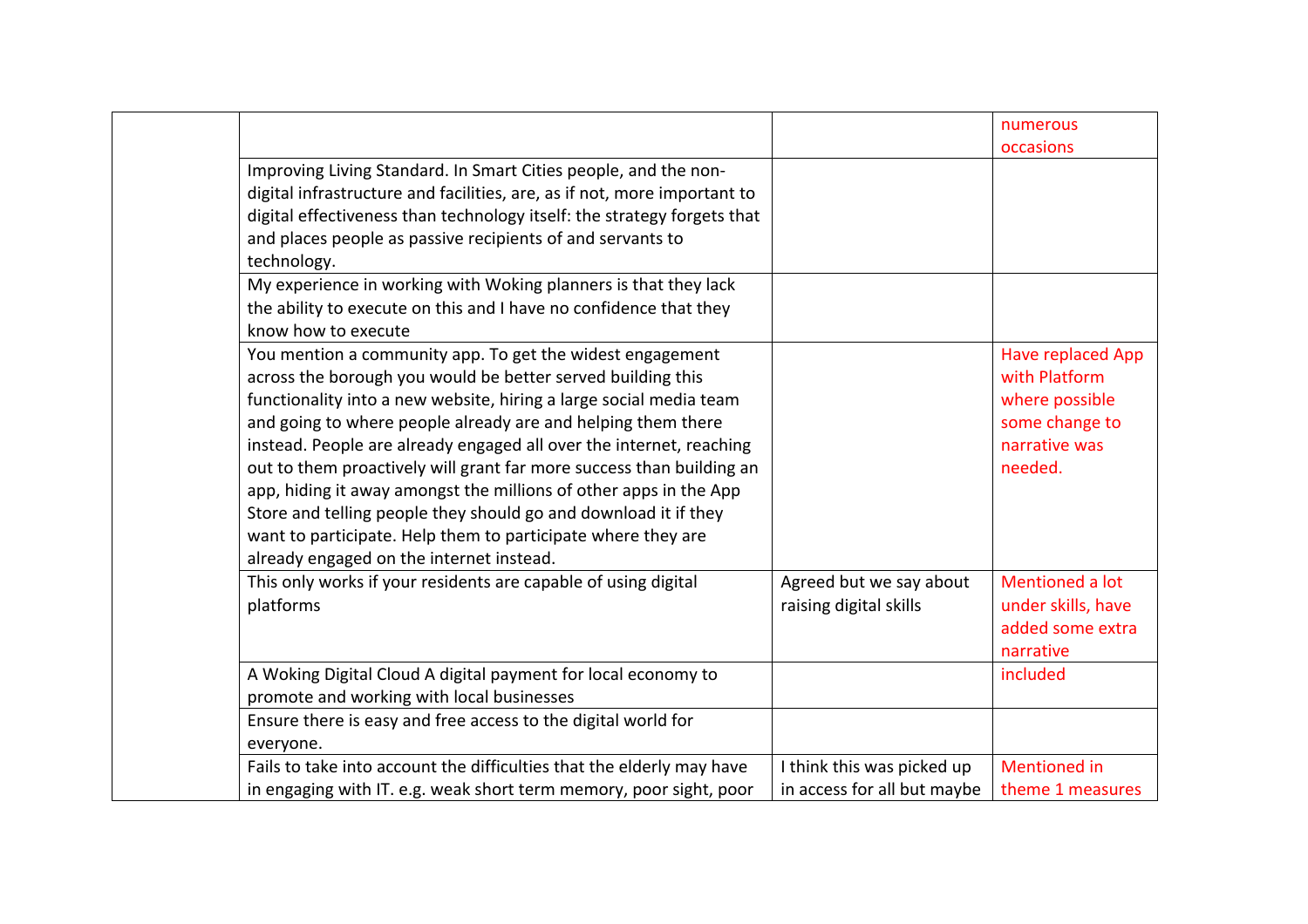|                | manual dexterity, difficulty in learning new skills and concepts, low   | a more specific reference  | cites both older      |
|----------------|-------------------------------------------------------------------------|----------------------------|-----------------------|
|                | income. It seems as if the elderly are being disenfranchised.           | is needed?                 | and low income        |
|                | More specific examples required, too aspirational without               | Can discuss?               | Strategy not an       |
|                | conveying expected measurable benefits                                  |                            | action plan           |
|                | You definitely should help, but I disagree that you will help.          |                            |                       |
| Is there       | Advanced connectivity is the only benefit I'm taking from this          | The Action plan will cover |                       |
| anything you   | statement. I do know that Canalside will have superfast broadband.      | this.                      |                       |
| feel we have   | That infrastructure will help those residents greatly - especially      |                            |                       |
| missed as part | those who might want to work from home. I think that's a great          |                            |                       |
| of our         | start but given that Woking Borough is a lot bigger than that area,     |                            |                       |
| proposals in   | there's a long way to go. That said, much of it is covered by very fast |                            |                       |
| Theme 2?       | broadband so there's probably not a great issue - 'though the           |                            |                       |
|                | supply of those services wasn't the initiative of WBC. If you're        |                            |                       |
|                | talking about something other than broadband when you talk about        |                            |                       |
|                | 'smart technologies' then you need to unpack that.                      |                            |                       |
|                | Actions/inaction need to be underpinned to benefit and not harm         | Environmental angle again  | <b>Now Referenced</b> |
|                | the eco-environment immediately or indirectly (eg by pushing that       |                            | Gov't Net Zero        |
|                | problem elsewhere or into the future) sustainable is a dangerous        |                            | strategy.             |
|                | word that should be defined and not a convenient way to "sweep          |                            |                       |
|                | up" without substance. Given the advancing global crisis the            |                            |                       |
|                | environmental impact needs to be prism through which all projects       |                            |                       |
|                | are assessed smart included.                                            |                            |                       |
|                | There is too much emphasis on physical connectivity infrastructure      | Good point                 | Conflict between      |
|                | where Woking is already ahead of the game. There is a massive           |                            | home working and      |
|                | opportunity for Woking to become one of the best places in the          |                            | need to fill office   |
|                | country to work from home. Encouraging home working by                  |                            | space. Covered        |
|                | residents would grow the local economy and keep our money here          |                            | within the            |
|                | where we live. Woking could be more homeworker friendly by a)           |                            | Economic              |
|                | having more casual office/desk space that is affordable when            |                            | Development           |
|                | people need it, including in the villages as well as in the town        |                            | <b>Action Plan.</b>   |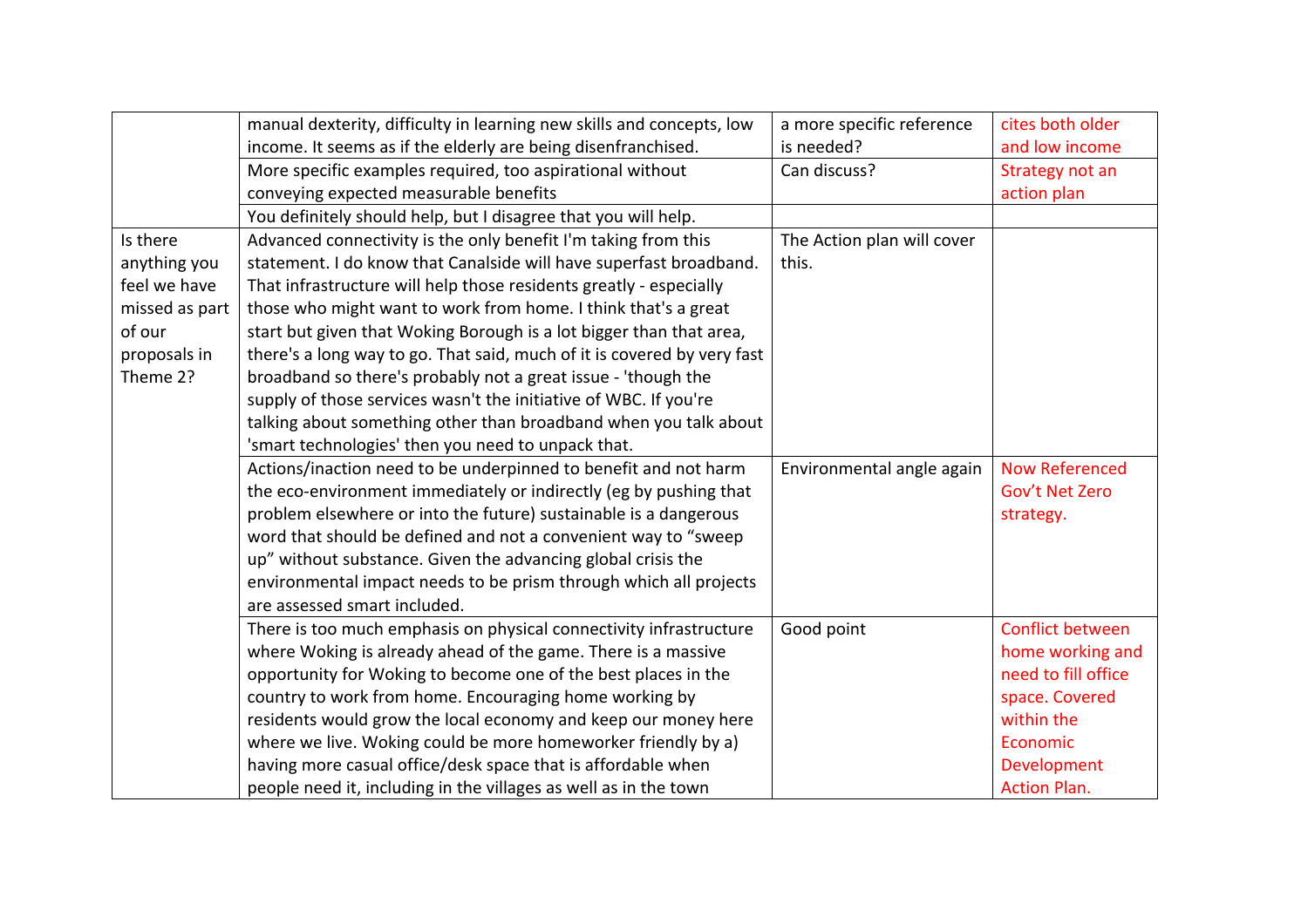|                                                                                                  | centre, and b) building social networks for homeworkers so they<br>can feel supported locally, e.g. lunch hour networking for home<br>workers.                                                                                                                                                                                                                                                                        |                                                                                                                      |                                                                   |
|--------------------------------------------------------------------------------------------------|-----------------------------------------------------------------------------------------------------------------------------------------------------------------------------------------------------------------------------------------------------------------------------------------------------------------------------------------------------------------------------------------------------------------------|----------------------------------------------------------------------------------------------------------------------|-------------------------------------------------------------------|
|                                                                                                  | All fine but basic, reads like it was written 3 years ago, no mention<br>of critical tech like blockchain / crypto                                                                                                                                                                                                                                                                                                    | Again balance between<br>readability for residents<br>vs. IT professionals.                                          | <b>Noted</b>                                                      |
|                                                                                                  | Safe digital place                                                                                                                                                                                                                                                                                                                                                                                                    |                                                                                                                      | <b>Noted</b>                                                      |
|                                                                                                  | Digital infrastructure must be intimately integrated with other<br>infrastructure to succeed: for example decent walkable streets<br>facilitate local mobility and 'remote' working, coffee shops and local<br>micro-offices facilitate actual and pleasant use of technology etc.                                                                                                                                    |                                                                                                                      | <b>Noted</b>                                                      |
|                                                                                                  | These are very generic? This is complete so what? Everybody says<br>this. But what does it actually mean                                                                                                                                                                                                                                                                                                              |                                                                                                                      | <b>Noted</b>                                                      |
|                                                                                                  | A smart town where there are no barriers to connectivity                                                                                                                                                                                                                                                                                                                                                              | Hence the digital strategy                                                                                           | <b>Noted</b>                                                      |
|                                                                                                  | Ensure digital environment is safe and secure.                                                                                                                                                                                                                                                                                                                                                                        | Noted                                                                                                                | <b>Noted</b>                                                      |
|                                                                                                  | What sort of 'competitive edge" do you perceive residents need?<br>What competitive edge would businesses get, and is there a<br>cost/benefit to the council/taxpayers for this?                                                                                                                                                                                                                                      | Covered in Theme 2                                                                                                   | <b>Noted</b>                                                      |
|                                                                                                  | You should but will not until residents and businesses can be<br>connected. Connectivity in Woking is poor.                                                                                                                                                                                                                                                                                                           |                                                                                                                      | $Noted - speed/$<br>availability<br>statistics double<br>checked. |
| Is there<br>anything you<br>feel we have<br>missed as part<br>of our<br>proposals in<br>Theme 3? | Again - How? What's your vision. In essence, anything you can do to<br>digitise and CONNECT with residents and businesses is great but<br>without the substance, I'm not seeing the vision. Enabling tenants,<br>for example, to communicate using a secure platform - that would<br>be one example that would put meat on the bones of your plans.<br>What other ideas would you have that would enable your vision? | Very specific - the<br>strategy mentions (as part<br>of the community<br>platform) a section that<br>covers tenants. | <b>Noted</b>                                                      |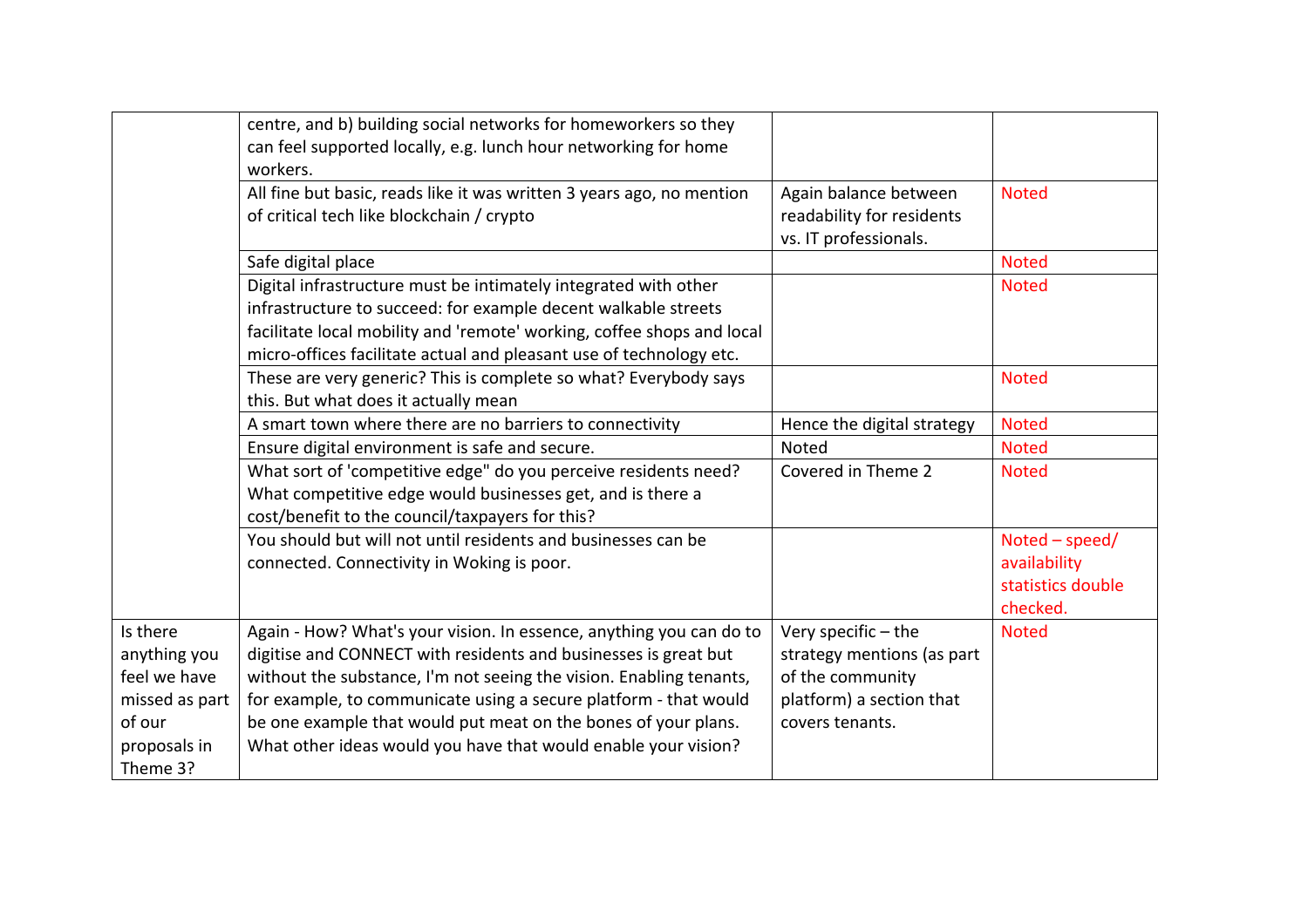| All change projects and need to be scrutinised for carbon impact        | Fair point                | <b>Agreed and Noted</b> |
|-------------------------------------------------------------------------|---------------------------|-------------------------|
| across the honest lifecycle including scrapping hardware and other      |                           |                         |
| decommissioning.                                                        |                           |                         |
| Working smarter as a council is not just about making it easier for     | Good point                | Added a para in 9.2     |
| council employees. If you enable residents to track their queries or    |                           | to cover this off       |
| something they've reported, just like you can track the progress of a   |                           | within processes        |
| parcel delivery, they will need to contact you less and you will be     |                           | etc.                    |
| more efficient. For instance I recently had to send an email            |                           |                         |
| reporting an environmental health problem. I heard nothing back         |                           |                         |
| (not even an automated email response) so will need to contact          |                           |                         |
| again. Not only is this frustrating, but it's wasteful of your time and |                           |                         |
| my time. It should not be that hard to automate the addition of my      |                           |                         |
| email into a system, and email me a link so I can track the progress    |                           |                         |
| of my report, for instance seeing if it has been read, and seeing if    |                           |                         |
| there was any action taken.                                             |                           |                         |
|                                                                         |                           |                         |
| Does not nearly go far enough                                           | Strategy not an action    | <b>Noted</b>            |
|                                                                         | plan                      |                         |
| to adapt and make informed decisions QUICKLY                            |                           | <b>Added P8</b>         |
| Adequate monitoring of actual use of technology and its                 |                           | <b>Noted</b>            |
| effectiveness for citizens is vital, as is proper training for council  |                           |                         |
| staff at all levels.                                                    |                           |                         |
| This council will be to be different people. Based on my direct         |                           | <b>Noted</b>            |
| experience, you have no clue what you are doing in digital              |                           |                         |
| I have concerns that the Council will not have the IT skill profile in- | Good idea but unlikely to | <b>Noted</b>            |
| house to build these services. I understand the desire for Woking       | happen.                   |                         |
| "to lead" but there may be good reasons to contribute to a              |                           |                         |
| standard portfolio of services across the county (or even the           |                           |                         |
| country) so that residents have the same service expectations no        |                           |                         |
| matter where they live. Woking could then customise their portfolio     |                           |                         |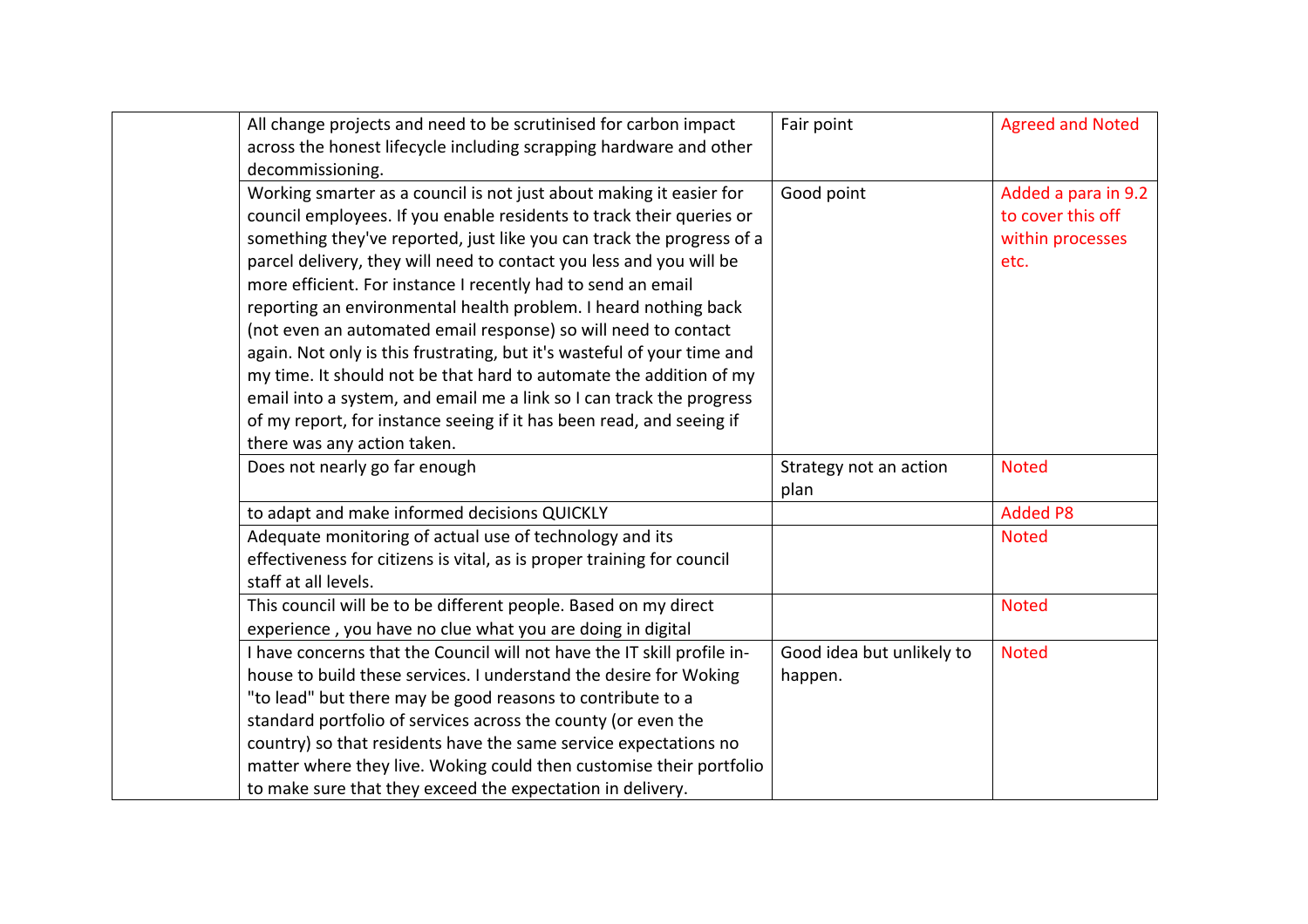|                                           | Preserve traditional methods of communication to work alongside<br>new technologies.                                                                                                                                                                                                                                                                | OK    | <b>Noted</b>     |
|-------------------------------------------|-----------------------------------------------------------------------------------------------------------------------------------------------------------------------------------------------------------------------------------------------------------------------------------------------------------------------------------------------------|-------|------------------|
|                                           | Expected measurable benefits must be quantified before investing<br>and assessed after                                                                                                                                                                                                                                                              | OK    | <b>Noted</b>     |
|                                           | I think you will optimise in a way you think is optimal but<br>inadvertently will exclude people from your services and your<br>decision making.                                                                                                                                                                                                    | Noted | <b>Noted</b>     |
|                                           | It is the Council's intention to sign up to the Local Digital<br>Declaration, a public pledge to deliver digital services in<br>accordance with the methods set out in the Government<br>Service Manual and to ensure all new and updated services<br>going forwards meet the high quality standards set out in<br>the Government Service Standard. |       | <b>Added P12</b> |
| This is<br>column 4<br>page $35 -$        | I think we should look to include the following principles in this list. Adam<br>might have a view.                                                                                                                                                                                                                                                 |       | <b>Added P38</b> |
| <b>Council ICT</b><br><b>Strategy and</b> | Cloud-first (SaaS, PaaS, Iaas)                                                                                                                                                                                                                                                                                                                      |       |                  |
| specifically:                             | Evergreen policy for software                                                                                                                                                                                                                                                                                                                       |       |                  |
|                                           | Flexible working strategy                                                                                                                                                                                                                                                                                                                           |       |                  |
|                                           | o VoIP                                                                                                                                                                                                                                                                                                                                              |       |                  |
|                                           | O BYOD                                                                                                                                                                                                                                                                                                                                              |       |                  |
|                                           | Secure data priority over device security (data is not stored on<br>devices or can be wiped remotely)                                                                                                                                                                                                                                               |       |                  |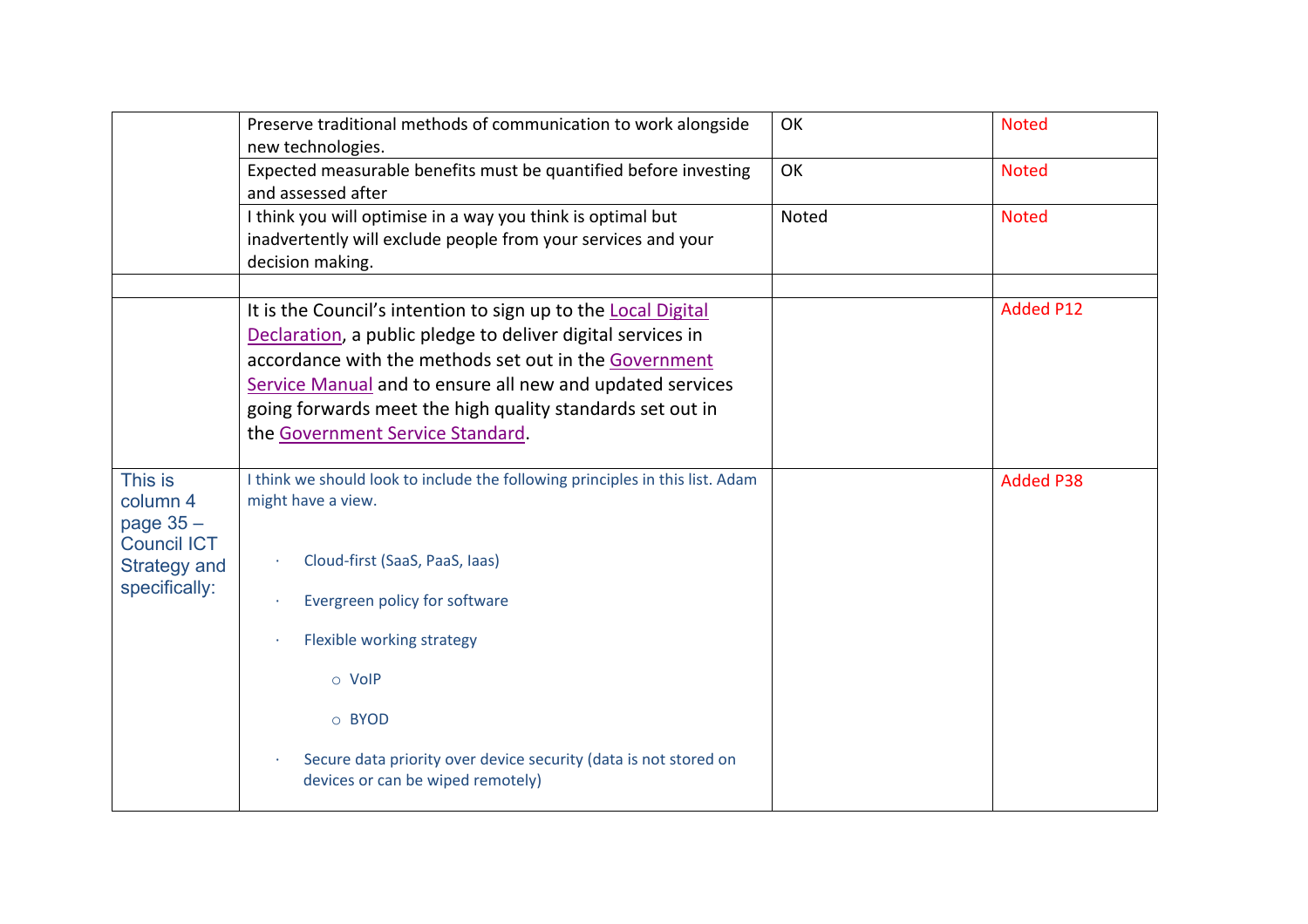|        | Applications should be device and platform agnostic                                                                                                                                                                                                                                                                                                                        |                                 |                                       |
|--------|----------------------------------------------------------------------------------------------------------------------------------------------------------------------------------------------------------------------------------------------------------------------------------------------------------------------------------------------------------------------------|---------------------------------|---------------------------------------|
|        | <b>Tech Refresh</b>                                                                                                                                                                                                                                                                                                                                                        |                                 |                                       |
|        | $\circ$ Laptops for all                                                                                                                                                                                                                                                                                                                                                    |                                 |                                       |
|        | o Cloud-based device management                                                                                                                                                                                                                                                                                                                                            |                                 |                                       |
|        | o Citrix maintained for transformation purposes                                                                                                                                                                                                                                                                                                                            |                                 |                                       |
|        | ○ Decommission datacentres and Citrix                                                                                                                                                                                                                                                                                                                                      |                                 |                                       |
|        | Implementing much of this provides us with a disaster recovery solution<br>by default. Getting everything into the Cloud, providing all colleagues with<br>devices that are portable and with a modern VoIP solution will allow<br>colleagues to work from anywhere, which might be handy if we were to<br>be hit with the extremely unlikely scenario of say, a pandemic. |                                 |                                       |
| Fintan | In regard to the published Draft,                                                                                                                                                                                                                                                                                                                                          | Good idea and very<br>welcomed. | <b>Added where</b><br>appropriate P22 |
|        | I have lots of thoughts but trying to keep it to what I think you can                                                                                                                                                                                                                                                                                                      |                                 | and P21 (as part of                   |
|        | change based on our conversation, below is what I would like to                                                                                                                                                                                                                                                                                                            |                                 | <b>Digital Centre of</b>              |
|        | see, I know you have the incubator, however it's too narrow and                                                                                                                                                                                                                                                                                                            |                                 | Excellence)                           |
|        | does little to support the existing tech businesses in the area.                                                                                                                                                                                                                                                                                                           |                                 |                                       |
|        | <b>Setup Digital woking</b>                                                                                                                                                                                                                                                                                                                                                |                                 |                                       |
|        | The establishment of a community of Woking tech businesses,                                                                                                                                                                                                                                                                                                                |                                 |                                       |
|        | digital professionals, volunteers and tech startup entrepreneurs                                                                                                                                                                                                                                                                                                           |                                 |                                       |
|        | that work to actively enhance the digital capabilities and presence                                                                                                                                                                                                                                                                                                        |                                 |                                       |
|        | of Woking to generate new jobs, attract tech businesses and key<br>digital skills into the area.                                                                                                                                                                                                                                                                           |                                 |                                       |
|        |                                                                                                                                                                                                                                                                                                                                                                            |                                 |                                       |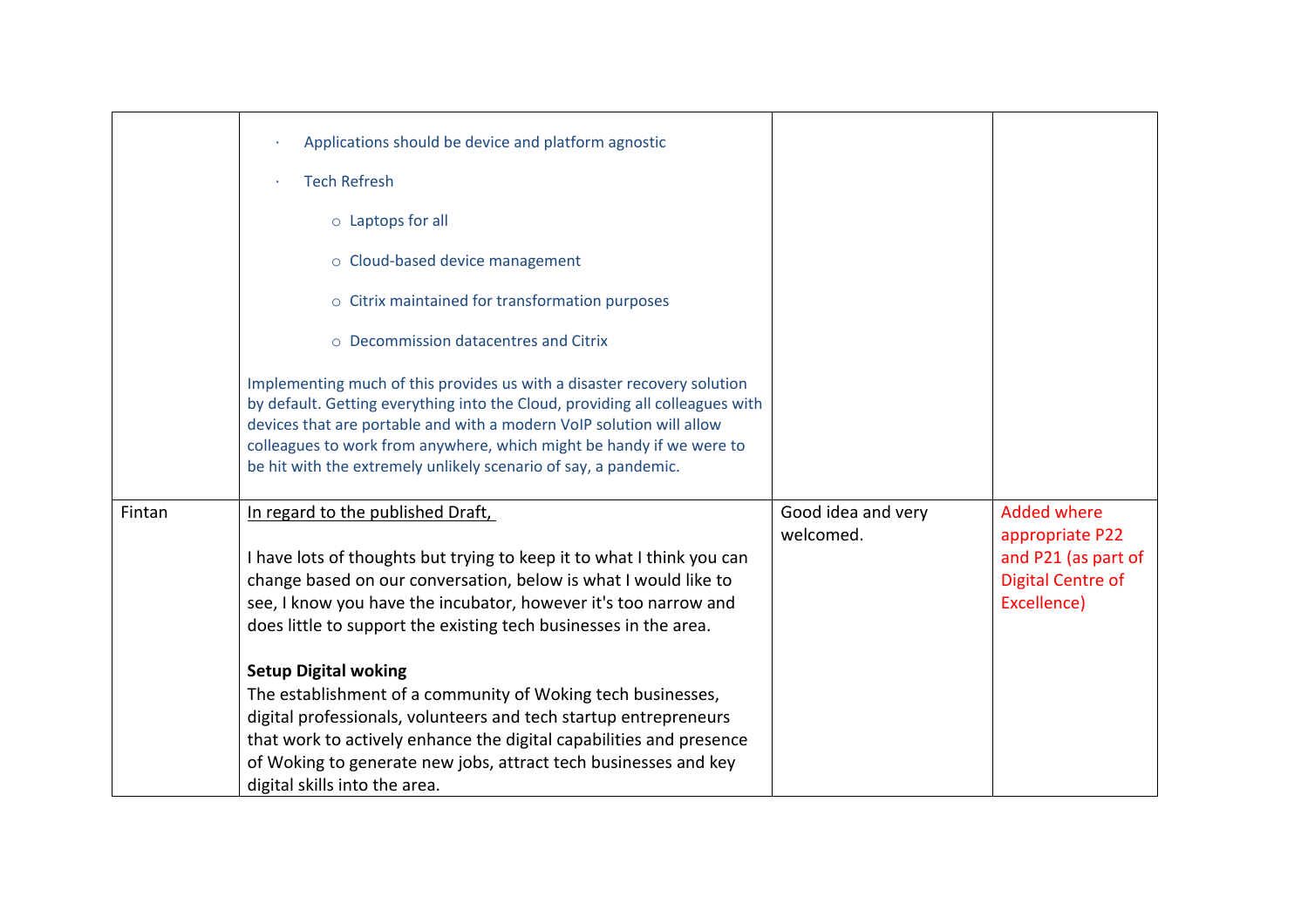| How                                                                  |  |
|----------------------------------------------------------------------|--|
| 1) Establish Technology streams for all key next generation          |  |
| technologies in conjunction with local tech businesses or interested |  |
| groups.                                                              |  |
| E.g.                                                                 |  |
| - Green tech                                                         |  |
| - Crypto / Blockchain / Web3                                         |  |
| $-$ Al / ML                                                          |  |
| - Transport - drones / car / ebikes                                  |  |
| - Health tech.                                                       |  |
|                                                                      |  |
| 2) Set Up an online presence and establish regular tech meetups and  |  |
| growth hacking events.                                               |  |
| 3) Setup a specific group to support marketing activities promoting  |  |
| Woking digital.                                                      |  |
| 4) Actively look to encourage the use of next generation             |  |
| technologies in the council and across the businesses in the         |  |
| borough so that we have use cases to promote.                        |  |
| 5) Establish an incubator for new tech start-ups across all the      |  |
| streams.                                                             |  |
| This should look to provide :                                        |  |
| - Investment in start-ups (from a council view, this could be as     |  |
| simple as free office space in return for a % shareholdings)         |  |
| - Mentoring - Actively connecting start-ups with mentors who have    |  |
| the expertise they need.                                             |  |
| - Networking                                                         |  |
| - Expert help from other members.                                    |  |
| -- This would need some coordination to ensure quality, but it's     |  |
| relatively easy to handle if we make sure things are done in an open |  |